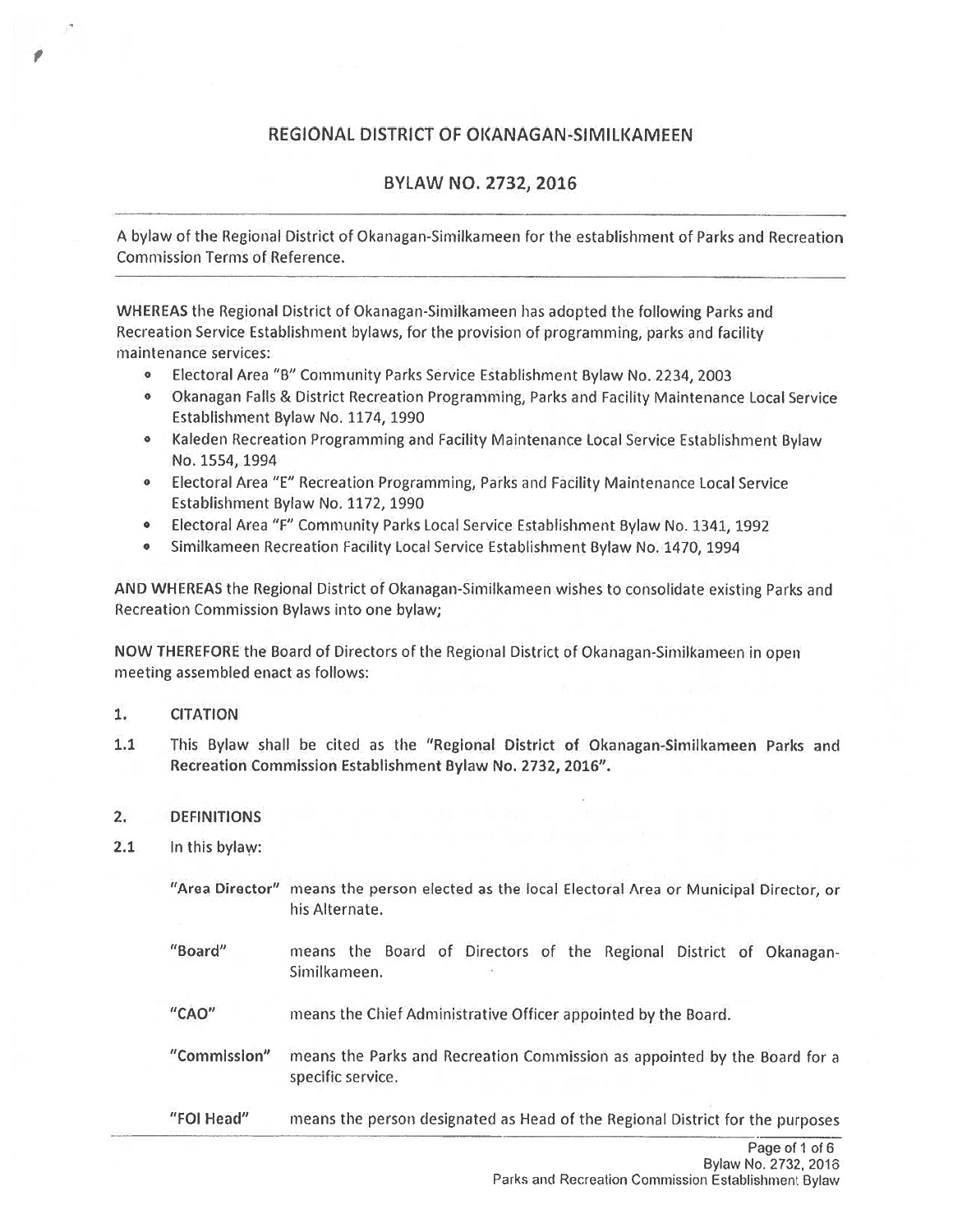of the Freedom of Information and Protection of Privacy Act.

"MCS" means the Manager of Community Services appointed by the CAO to fulfill the responsibilities of that function within the organizational structure, or his designate.

"Regional District" means the Corporation of the Regional District of Okanagan-Similkameen.

"Service Area" means the geographic boundaries of a specific parks and/or recreation Service.

#### 3.ADMINISTRATION

3.1The MCS shall administer this Bylaw and provide technical suppor<sup>t</sup> to the Commissions.

#### 4.COMMISSION ESTABLISHMENT

4.1 The Commissions identified shall he known by the name listed and be responsible for the committee operations within the Service Area established by separate bylaw.

#### 5.MEMBERSHIP

- 5.1 Regional District Parks and Recreation Commissions shall be appointed by the Board as follows: 5.1.1 The Area Director shall he an ex-officio, non-voting Member
	- 5.1.2 A minimum of 5 up to <sup>11</sup> members-at-large who are residents or ratepayers within the Service Area. Odd numbers of members are advised.
	- 5.1.3 The Parks and Recreation Commission should be representative of the whole Service Area.
	- 5.1.4 Regional District employees or contractors are ineligible to be Members of <sup>a</sup> Corn mission.
- 5.2 The Regional District shall <sup>p</sup>lace an invitation in <sup>a</sup> locally circulated established newspaper or publication in October of each year inviting those interested to apply to serve on <sup>a</sup> Commission.
- 5.3 The Area Director for <sup>a</sup> specific service area shall review all applications and recommend to the Board the names of candidates for appointment to <sup>a</sup> Commission.
- 5.4 In the event that insufficient nominations are received, upon recommendation of the Area Director, the Board in their unfettered discretion may appoint the appropriate number of members to the Commission.
- 5.5The term of office of each member shall be for <sup>a</sup> period of two (2) years, commencing January 1.
- 5.6 All appointed members shall, at the beginning of their term, be required to sign the Regional District Code of Ethics and comply with the code throughout their term on the commission.
- 5.7 The terms of office shall be staggered such that half of the terms shall begin in even numbered years, and the other half of the terms shall begin in odd numbered years.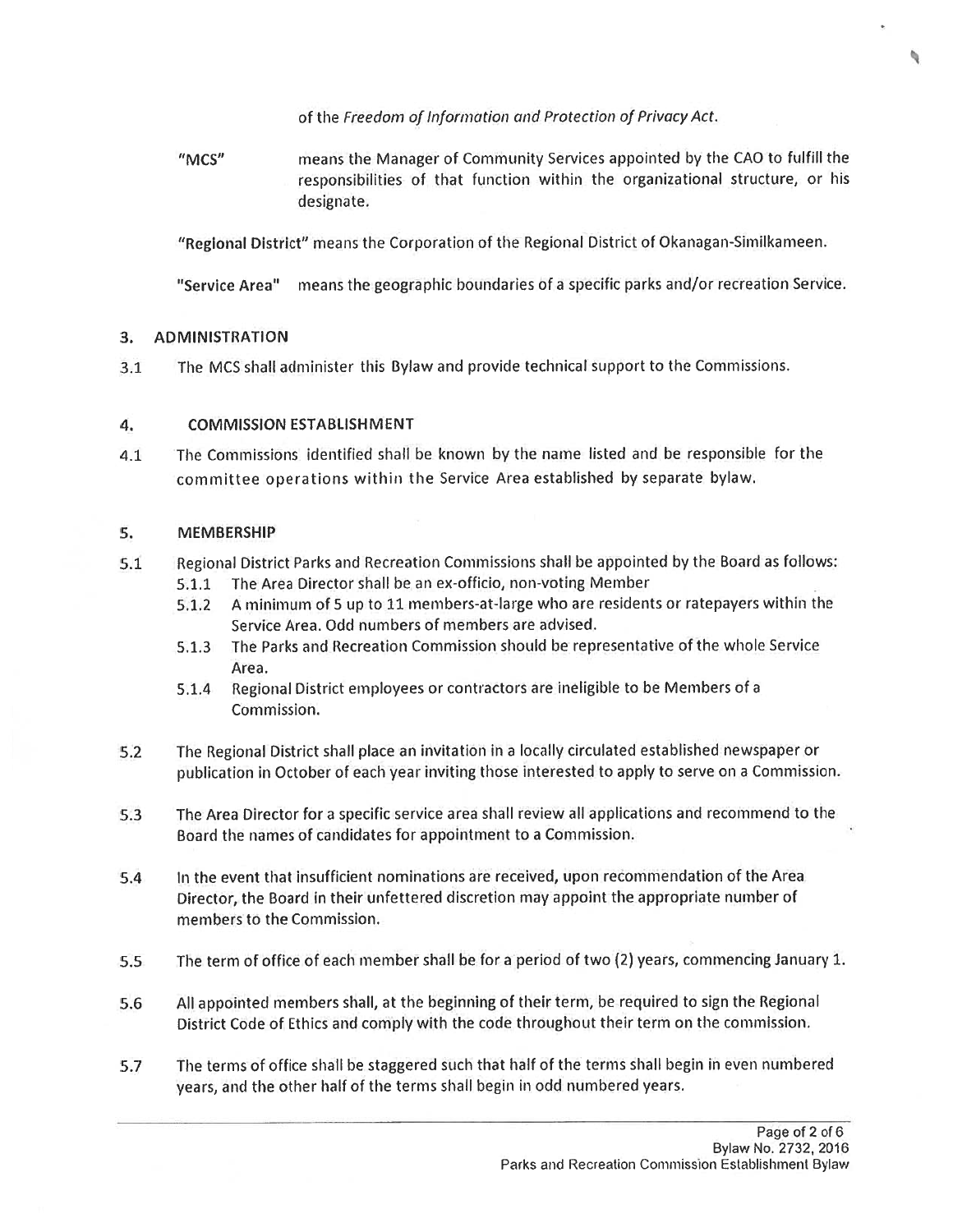- 5.8 Any appointed member who is absent from two consecutive meetings of <sup>a</sup> Commission without leave of absence from the Commission, or without reason satisfactory to the Board, shall cease to be <sup>a</sup> member of the Commission. <sup>A</sup> member removed from the position pursuant to this section shall not be eligible for appointment to the Commission until the date that their term of office would have expired, but for such removal.
- 5.9 The Board, upon <sup>a</sup> vacancy arising from any cause, may appoint <sup>a</sup> new member who shall serve for the unexpired portion of the term vacated, upon recommendation of the Area Director.
- 5.10 If more than half of the appointed member positions are vacant at any one time, the Regional District shall follow the procedure outlined in sections 5.1, 5.2 and 5.3 of this Bylaw in order to appoint persons to fill those vacancies.
- 5.11 Any member appointed to the Commission pursuant to section 5.9 of this Bylaw shall serve, and enjoy full rights and privileges of <sup>a</sup> member, for the duration of the term of office of the person originally holding the vacated member position.
- 5.12 Each retiring member of the Commission shall be eligible for reappointment.
- 5.13 No member of the Commission shall receive any remuneration for their service; however, members of the Commission shall be entitled to be reimbursed expenses in accordance with any applicable Regional District remuneration bylaw.
- 5.14 All members of the Commission serve at the pleasure of the Board.
- 6. HOLDING OF MEETINGS QUORUM, VOTING & CONDUCT
- 6.1 The first meeting of each calendar year shall he the Annual General Meeting for the Commission.
- 6.2 The members of the Commission shall, at the Annual General Meeting, elect one member from among themselves to he Chair and, so long as duly appointed to the Commission by the Board of Directors, that person shall conduct the meetings of the Commission until the next Annual General Meeting. The Area Director shall chair the Commission Annual General Meeting until <sup>a</sup> Chair is elected. Elections are to he conducted in accordance with the Regional District Procedure Bylaw. Commissions may elect members to other positions such as secretary or treasurer at their discretion.
- 6.3 If the Chair is absent from <sup>a</sup> meeting of the Commission, those members present at the meeting shall appoint an Acting Chair who shall fulfill the duties of the position at that meeting.
- 6.4 If at any time prior to the next Annual General Meeting, the Chair ceases to be <sup>a</sup> member or resigns as Chair, the remaining members of the Commission shall elect, at the next meeting of the Commission, <sup>a</sup> replacement Chair who shall serve in that capacity until the next Annual General Meeting.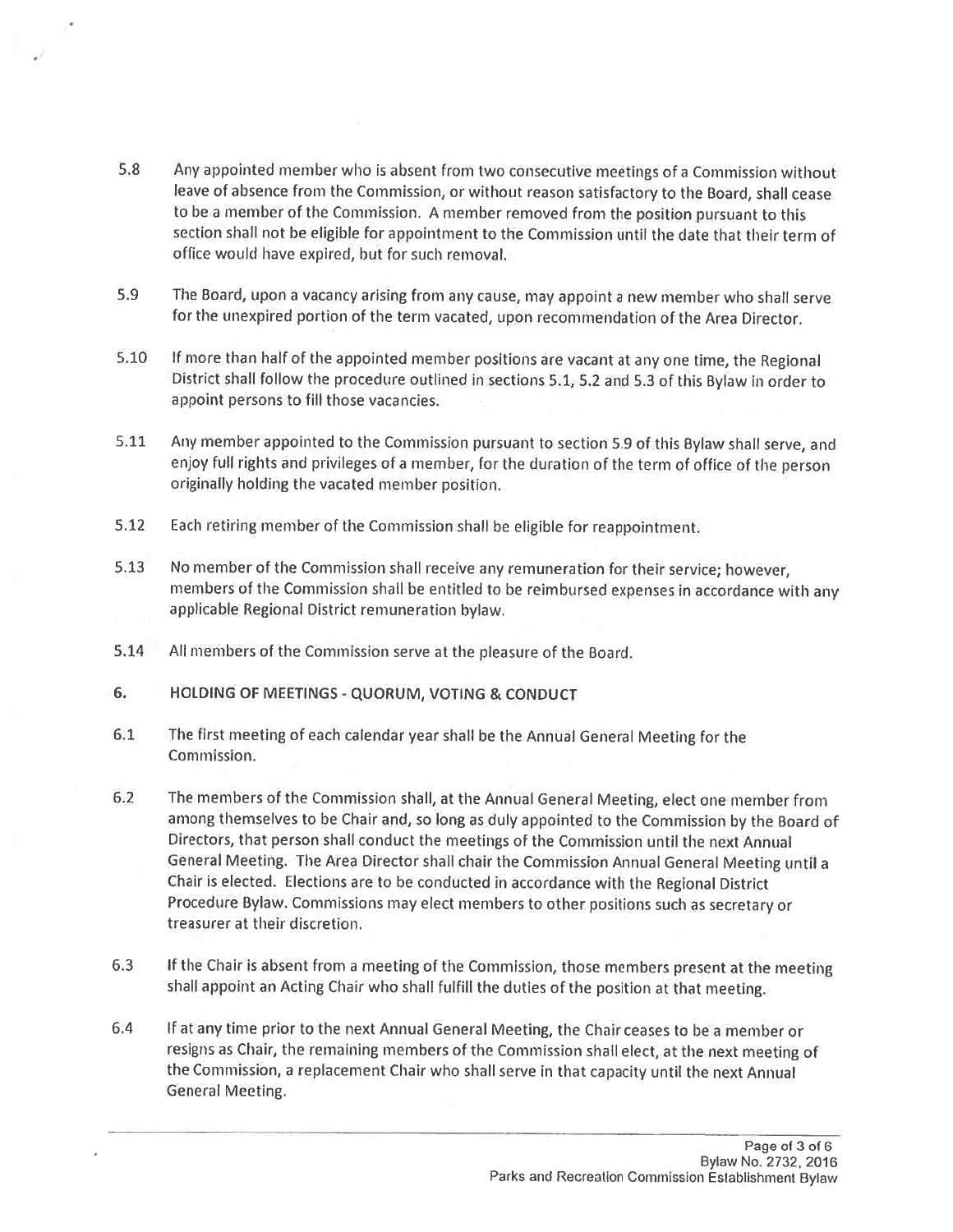- 6.5 The Commission may meet as required, but should structure its activities to meet at least 6 times per year. The Chair or any two members may summon <sup>a</sup> meeting of the Commission by giving at least two days' notice in writing to each member, stating the time, place and purpose for which the meeting is being called,
- 6.6 Meeting agendas are set by the Commission Chair in consultation with the Area Director, and must he provided to Regional District staff in advance of the meeting for posting on the Regional District website. RDOS meeting agenda pro-forma template will he provided to the Chair.
- 6.7 Unless <sup>a</sup> meeting or par<sup>t</sup> of <sup>a</sup> meeting is authorized to be closed to the public under the Community charter, all meetings of the commission shall be open to the public.
- 6.8 Should <sup>a</sup> closed meeting he held by the committee, members must keep in confidence any information considered in any par<sup>t</sup> of said meeting until such time as the information is released to the public as lawfully authorized or required.
- 6.9 The Commission may operate without all positions being occupied. A quorum of the Commission shall consist of <sup>a</sup> majority of members appointed.
- 6.10All questions before the Commission at the meeting shall be decided by <sup>a</sup> majority vote.
- 6.11 Except as otherwise provided in this Bylaw, the Commission shall conduct their meetings in accordance with the current Regional District Procedure Bylaw.
- 6.12 No act or other proceeding of the Commission shall be valid unless it is authorized by resolution at a meeting of the Commission or <sup>a</sup> resolution of the Board in accordance with section 8 of this bylaw.

#### 7.ADMINISTRATION

- 7.1 The minutes of the proceedings of all meetings of the Commission shall be recorded legibly and, without delay, <sup>a</sup> copy of said minutes shall be forwarded to the MCS for information and filing at the Regional District Corporate Office within 14 days. All minutes will be posted on the Regional District website. Minute takers will be provided training on Regional District standard minute taking procedures.
- 7.2 All records shall be kept in accordance with the Regional Districts records managemen<sup>t</sup> policy and all records are subject to Freedom of Information and Protection of Privacy Act (FIPPA) legislation. All records must be provided to the FIPPA Head upon request. All commission members shall receive an orientation on Regional District records and FIPPA at the beginning of their term.
- 7.3The Commission shall, before the 15th day of October in each calendar year, prepare a preliminary budget estimating expenditures and revenue during the next fiscal year, and shall submit it to the MCS for inclusion in the consolidated administrative Budget presented to the Board.
- 7.4 Apreliminary budget submitted to the Board may be adopted in whole or in part, and the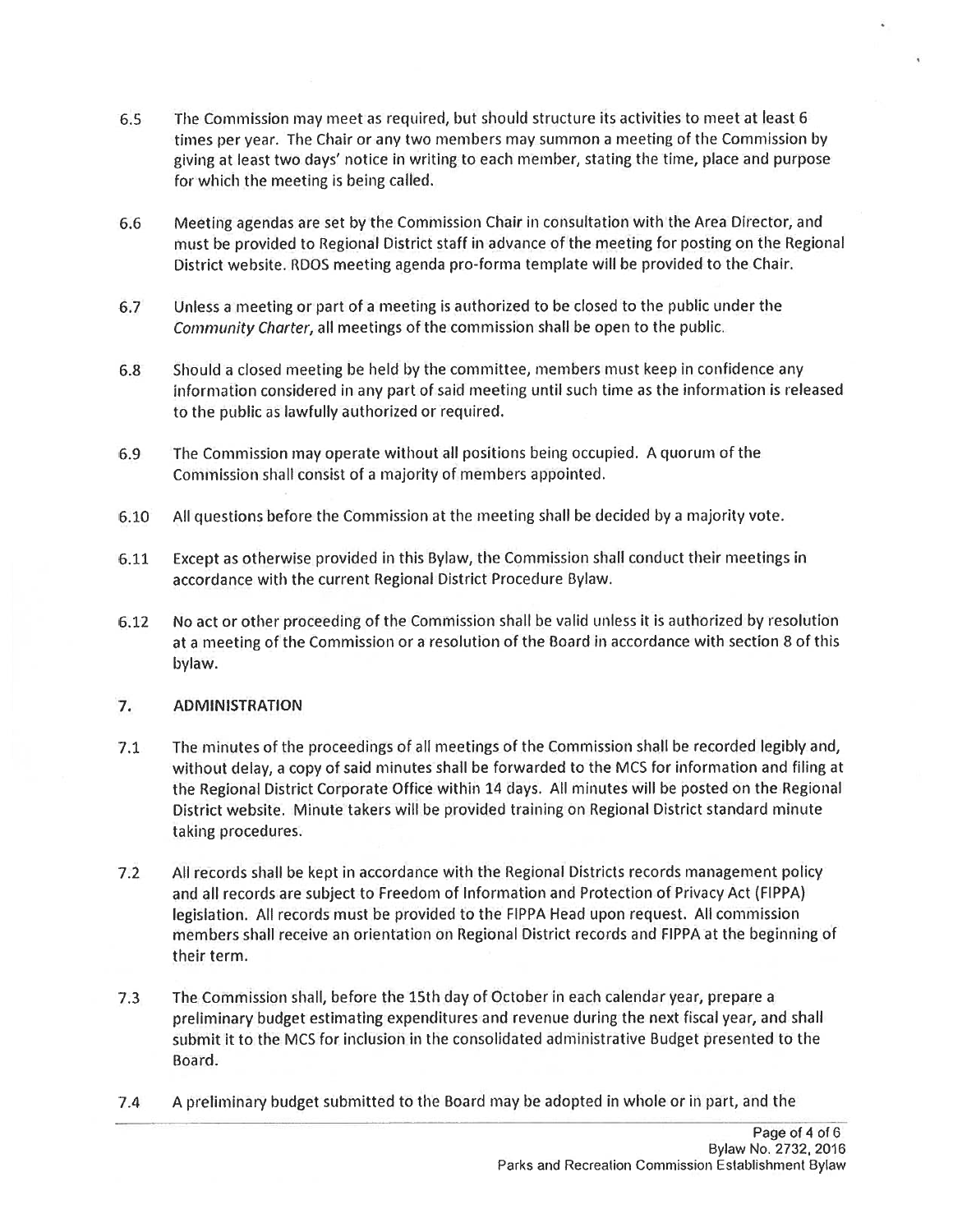budget approved by the Board shall be the budget for the Commission for the next fiscal year.

7.5 All items of revenue and expenditure relating to the activities of the Commission shall be accounted for in the books of account of the Regional District in accordance with the provisions of the Local Government Act.

### 8. AUTHORITIES, RESPONSIBILITIES AND DUTIES

- 8,1 All Commissions shall be advisory to the Board and shall be authorized to make recommendations and provide advice to the Board on the organization and conduct of <sup>a</sup> parks and recreation program in accordance with the budget approve<sup>d</sup> by the Board; including planning, development and implementation of parks and recreation services.
- 8.2 Commissions shall represen<sup>t</sup> the public interest in the development of <sup>a</sup> strategic <sup>p</sup>lan in order to establish <sup>a</sup> long term vision for parks and recreation services.
- 8.3 Commissions shall recommend rates and charges for recreation programs and for inclusion in the Regional District Fees and Charges Bylaw.
- 8.4 Commissions shall provide advice on operational rules and procedures regarding parks and recreation services.
- 8.5 Commissions shall advise on matters related to recreation bylaws, policies and regulations.
- 8.6 Commissions shall advise the Board on the acquisition or tenure of community par<sup>k</sup> sites within the Service Area.
- 8.7 Commissions shall <sup>p</sup>lay <sup>a</sup> leadership role in communications between the Regional District and the public.
- 8.8 Commissions shall provide advice to the Board from <sup>a</sup> local service area perspective on the evaluation of new services to be offered;

### 9. RIGHTS OF THE BOARD

9.1 The powers delegated to the Commission shall not extend to or include any of the powers of the Board which are exercised by bylaw only.